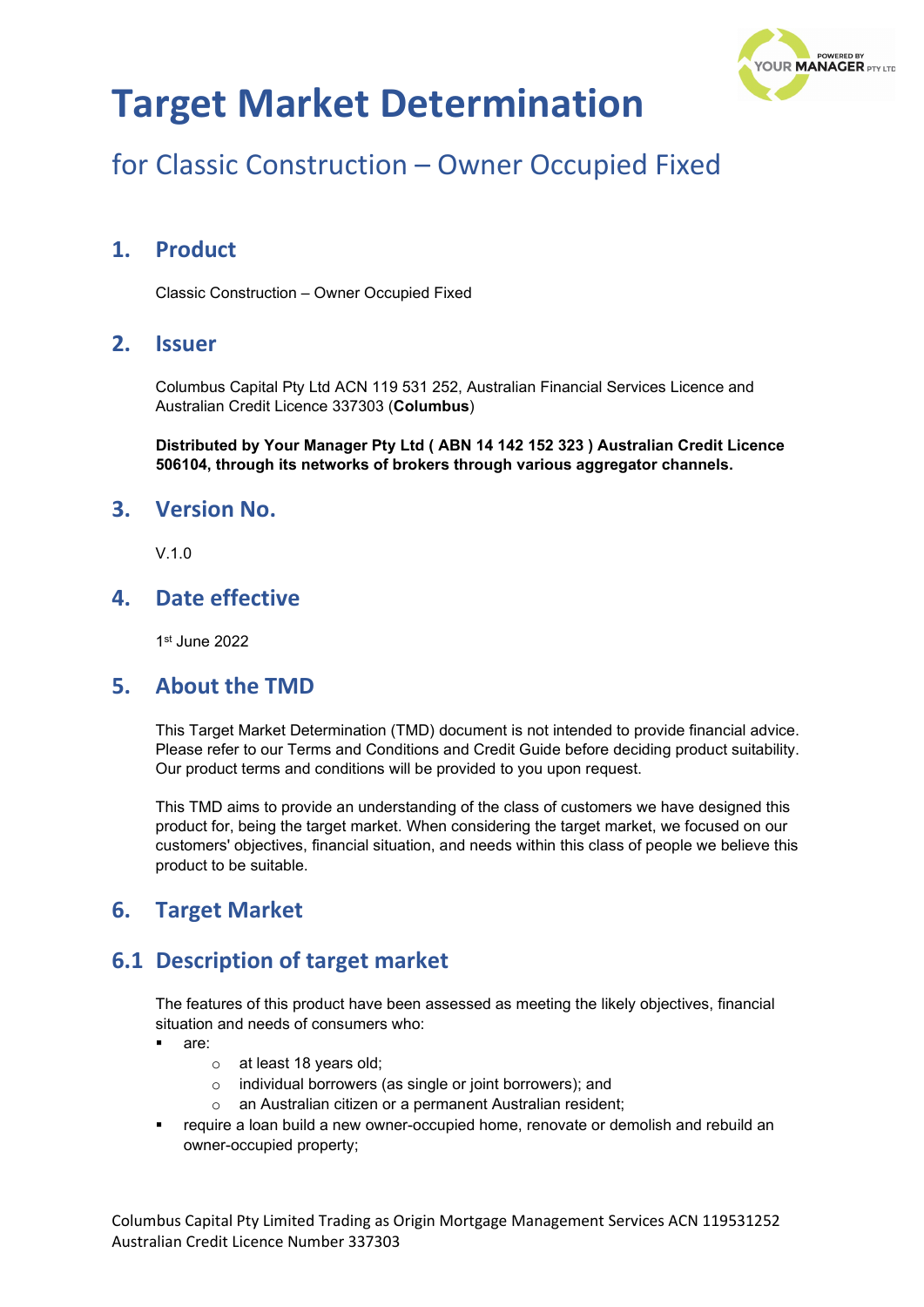

## for Classic Construction – Owner Occupied Fixed

- Interest Only option available during construction phase (max 12 months) reverting to Principal & Interest.
- require an offset account;
- require the certainty of a fixed interest rate;
- are able to make up to \$20k of extra repayments without penalty; and
- want the option of either principal and interest or interest only repayments.
- satisfy our eligibility criteria;

The product meets the likely objectives, financial situation and needs of consumers in the target market because it provides them with the certainty of a fixed rate for an initial period of time, allows them to deposit funds into an offset account and/or make additional payments directly into the loan to reduce the amount of interest payable up to \$20k additional per annum whilst maintaining the ability to draw on surplus funds when required. This product also allows consumers to select interest only or principal and interest repayments in order to reduce their overall debt and build equity.

## **6.2 Classes of consumers for who the product may not be suitable**

This product may not be suitable for consumers who:

- do not meet the eligibility requirements;
- are looking to purchase or refinance an existing residential owner occupied property;
- require the ability to provide alternative methods of income verification.

## **6.3 Description of the Product, including key attributes**

- Variable interest rate;
- Repayment options:
	- o principle and interest; or
	- o interest only
- Redraw available
- Visa Debit Card option
- Minimum loan size: \$50,000
- Maximum Loan Size: \$2,000,000 (subject to LVR and postcode policy)
- Maximum LVR:
	- o 80% for Inner-City postcodes
	- o 90% for Regional postcodes
	- o 95% for Metro and Non-Metro postcodes
- Offset facility available
- Application fee is payable
- Settlement fee is payable
- Valuation fee is payable
- Ongoing fee is payable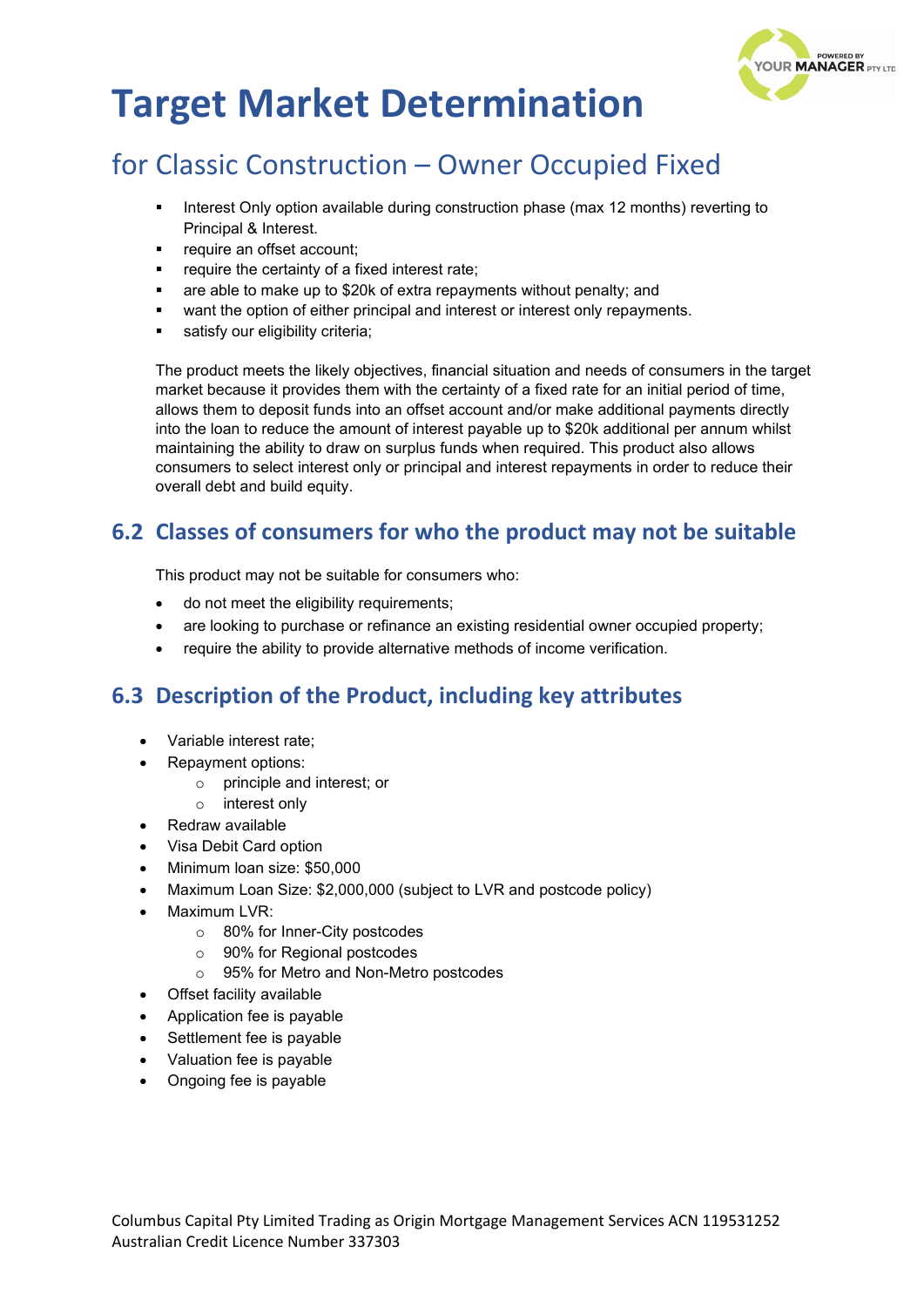

## for Classic Construction – Owner Occupied Fixed

## **7. Distribution Conditions/ Restrictions**

The following distribution channels and conditions have been assessed as being appropriate to direct the distribution of the product to the target market:

- **Direct** 
	- **Online**
	- By phone
	- In person (e.g. branch, agency, or premises visit)
- Third party Accredited mortgage brokers subject to Best Interests Duty (BID)

The distribution channels and conditions are appropriate because:

- the product has a wide target market;
- our staff have the necessary training, knowledge and accreditation (if required) to assess whether the consumer is within the target market. All of our staff must continually satisfy annual compliance reviews.
- we rely on existing distributors, methods, controls and supervision already in place;
- our approval system has checks and controls in place to flag applicants who may be outside the target market; and
- accredited mortgage brokers are subject to a higher duty under BID to ensure that the product is in the best interests of the particular consumer.

### **8. TMD Reviews**

We will review this TMD as follows:

| Initial review  | Within 12 months of the date of this TMD                                                                                                                                                                                                                                                                                                                                                                                                                                                                                                                                                                                         |  |
|-----------------|----------------------------------------------------------------------------------------------------------------------------------------------------------------------------------------------------------------------------------------------------------------------------------------------------------------------------------------------------------------------------------------------------------------------------------------------------------------------------------------------------------------------------------------------------------------------------------------------------------------------------------|--|
| Periodic review | Each year on the anniversary of this TMD.                                                                                                                                                                                                                                                                                                                                                                                                                                                                                                                                                                                        |  |
| Review triggers | Specific events will prompt Columbus to review this TMD, which<br>includes:<br>A significant dealing of the product to consumers outside the<br>۰.<br>target market occurs;<br>A significant number of complaints are received from<br>$\sim$<br>customers in relation to the product;<br>A significant number of defaults occur;<br>۰<br>A significant breach has occurred in connection with the<br>۰.<br>issuing and distribution of this product; and<br>A significant number of late repayments are being recorded;<br>۰<br>A material change is made to this product.<br>Unexpected early stage arrears are detected<br>۰. |  |

If a review trigger occurs, we will complete a review of the TMD within ten business days. Meanwhile, we will cease to offer this product to our customers until our TMD review concludes and any necessary changes to the product or TMD, including distribution methods, are made.